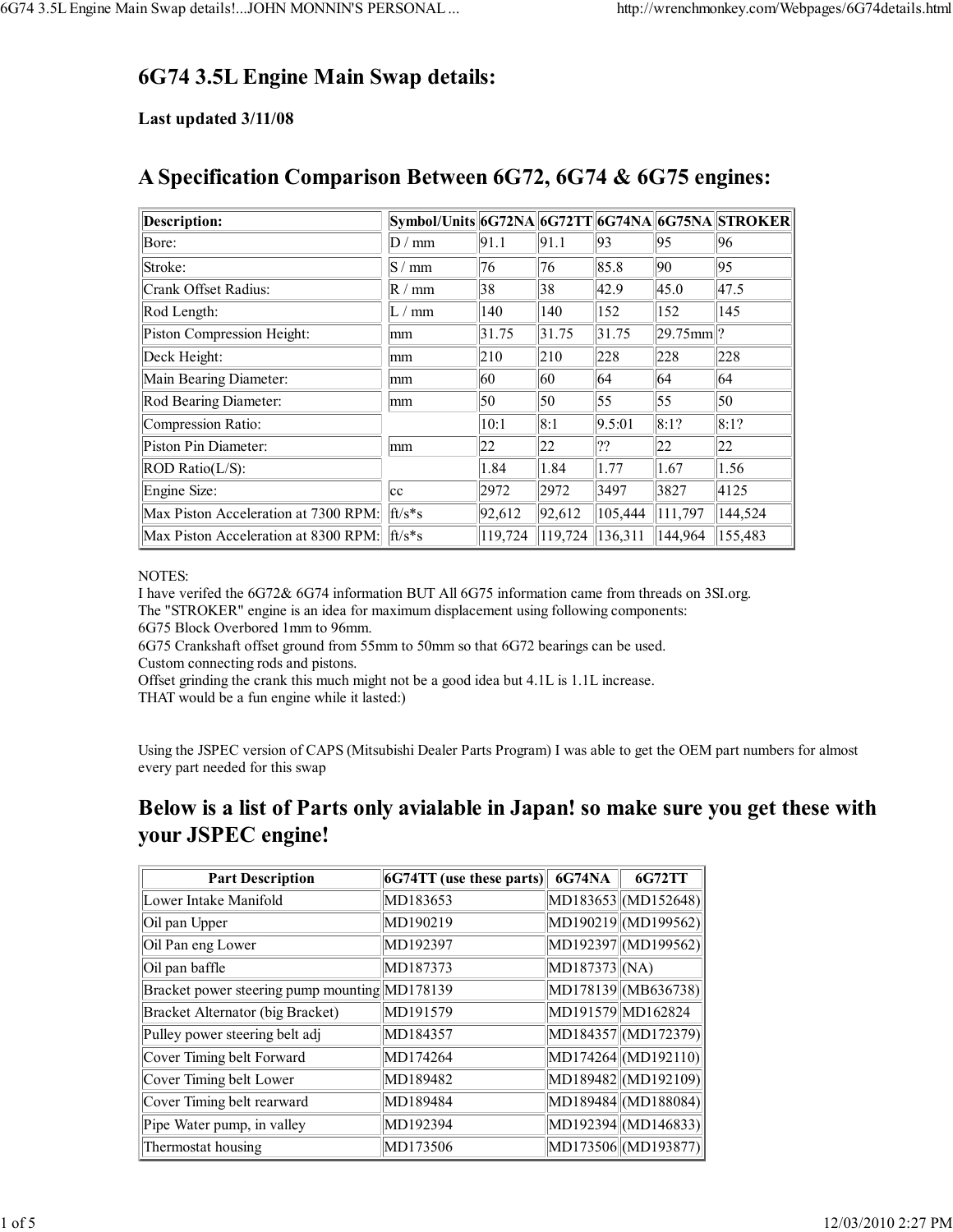| <b>Part Description</b>                  | $\ $ 6G74TT (use these parts) $\ $ | <b>6G74NA</b>                   | 6G72TT     |
|------------------------------------------|------------------------------------|---------------------------------|------------|
| timing belt                              | "MD193875 MD197147"                | "MD193875 MD197147"  (MD319040) |            |
| Rear main seal and Housing               | MD187561                           | MD187561                        | (MD178606) |
| Thrust Bearings 6G74                     | MD197988                           | MD197988                        |            |
| <b>Short Block Assy</b>                  | MD182091                           | MD182091                        | (MD326222) |
| Fuel Rail Loop                           | MD173791                           | MD173791                        | (MD162569) |
| Crankshaft later years(forged?) MD305941 |                                    | MD305941                        |            |

#### **The Following 6G74 parts are required, but are avaialble at US Dealers**

# **3000GT/Stealth Twin Turbo parts required**

| Description                                            | 6G74TT (use these parts) | <b>6G74NA</b> | <b>6G72TT</b>            |
|--------------------------------------------------------|--------------------------|---------------|--------------------------|
| Pulley Timing Belt Tensioner                           | MD140071                 | MD140071      | MD140071                 |
| Pulley Timing Belt Idler                               | MD319022                 | MD319022      | MD319022                 |
| <b>Adjuster Timing belt</b>                            | MD319040                 | MD319040      | MD319040                 |
| Water Pump                                             | MD972005                 | MD972005      | MD972005                 |
| <b>Intak to Plenum Gasket</b>                          | MD143791                 | MD143791      | MD143791                 |
| Intake Plenum to head Gasket                           | MD164701                 | MD164701      | MD164701                 |
| Gasket Throttle Body                                   | MD180361                 | MD180361      | MD180361                 |
| oil pump / front crank seal & case                     | MD190982                 | MD190982      | MD190982                 |
| Oil Filter Housing                                     | ?                        | ?             | $\overline{\mathcal{C}}$ |
| Oil Pump Gasket (not included w/pump)                  | $\overline{?}$           | ?             | ?                        |
| <b>Bolt Timing Belt Tensioner</b>                      | MD145360                 | MD145360      | MD145360                 |
| Alternator tensioner pulley, on eng mt                 | MD318474                 | MD318474      | MD318474                 |
| Alternator belt adjuster (to tighten belt)             | $\overline{\mathcal{L}}$ | ?             |                          |
| Knock sensor                                           | MD159216                 | MD159216      | MD159216                 |
| Rear main seal only                                    | MD372251                 | MD372251      | MD372251                 |
| head bolt each                                         | MD065959                 | MD065959      | MD065959                 |
| Head Bolt Washer                                       | MD020733                 | MD020733      | MD020733                 |
| Turbo Exh Gasket                                       | MD168266                 | (NA)          | MD168266                 |
| Waterpump pipe Oring                                   | MD147332                 | MD147332      | MD147332                 |
| Insulator Fuel Injector                                | MD087060                 | MD087060      | MD087060                 |
| Valve Cover Gasket perimeter                           | MD186786                 | MD186786      | MD186786                 |
| Spark plug gasket (3)                                  | MD186787                 | MD186787      | MD186787                 |
| Dipstick Oring to pan                                  | MD075834                 | MD075834      | MD075834                 |
| Washer for cooling eyebolts (8 needed)                 | MF660064                 | (NA)          | MF660064                 |
| Joint Cylinder block (oil feed adpapter rear) MD161392 |                          | (NA)          | MD161392                 |
| Belt, Power steering                                   | MD172376                 | MD172376      | MD172376                 |
| Downpipe to turbo Gasket                               | MR188537                 | (NA)          | MR188537                 |
| Turbo to Manf Bolt                                     | MD168601                 | (NA)          | MD168601                 |
| Switch eng oil pressure                                | MD138993                 | ?             | MD138993                 |
| Gauge Unit engine oil                                  | MD133273                 | 2             | MD133273                 |
| Coil Pack                                              | MD152648                 | MD152648      | MD152648                 |
| Bracket Alternator (little one)                        | MD158584                 | MD158584      | MD158584                 |
| Gasket Exhaust Manifold (1?,2?)                        | MD168115                 | MD168115      | MD168115                 |
| Valve Cover Rear                                       | MD186132                 | MD186132      | MD186132                 |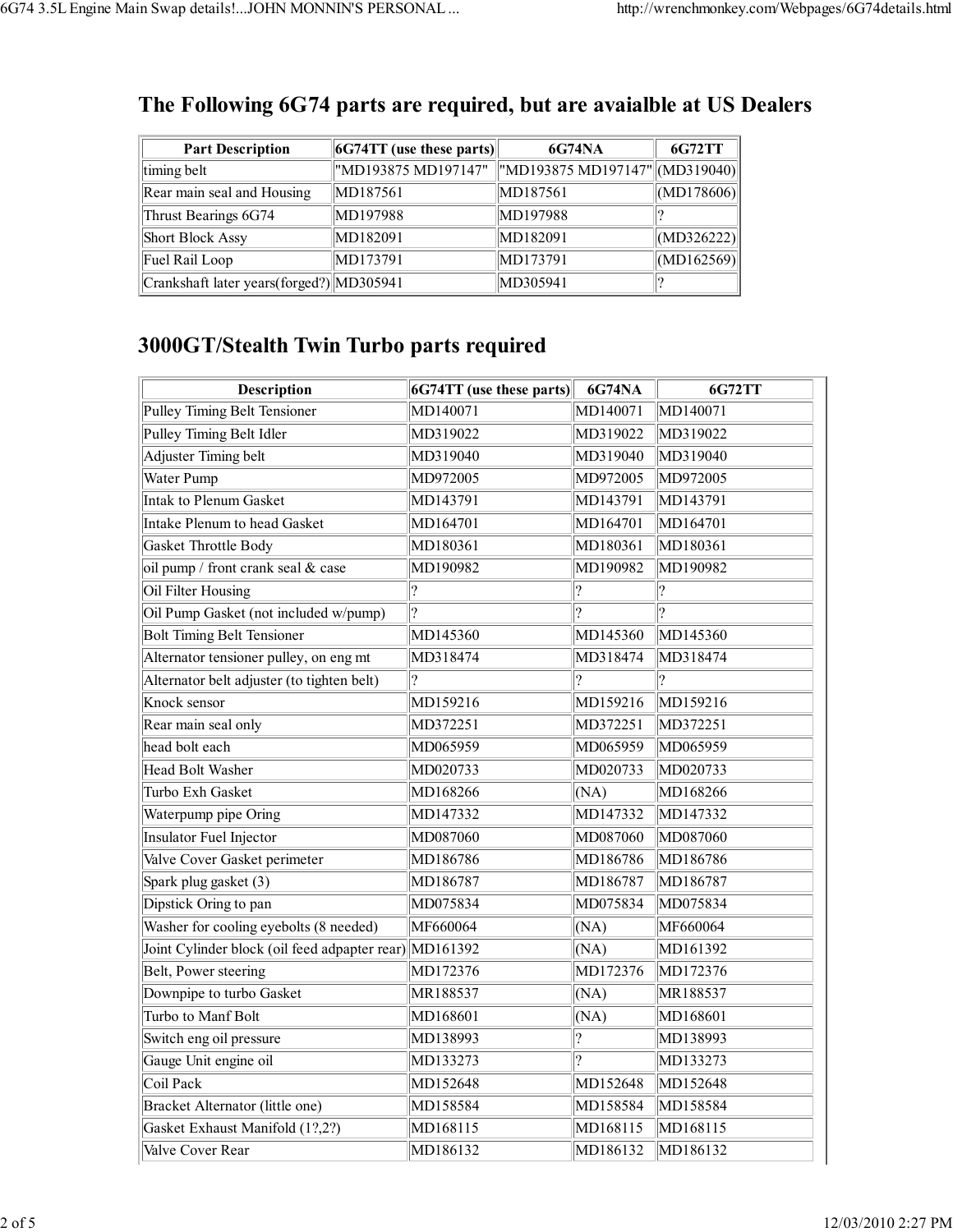| Knock Sensor Bracket               | MD155544            | MD155544            | MD155544                       |
|------------------------------------|---------------------|---------------------|--------------------------------|
| sensor Crank positon               | 19                  | ?                   | MD187066                       |
| sensor Camshaft Postion            | ?                   | ?                   | MD187067                       |
| Oil Pickup tube and strainer       | MD158618            | MD158618            | MD158618                       |
| Bracket A/C compressor Mounting    | MR149149            | MR149149            | MR149149                       |
| Plate Transmission to Engine       | MD199579            | ?                   | MD199579                       |
| oil feed tube -RH (Rear?)          | MD161898            | (NA)                | MD161898                       |
| oil feed tube -LH (Front?)         | MD174793            | (NA)                | MD174793                       |
| Eyebolt Turbo Oil lines            | MF650102            | (NA)                | MF650102                       |
| copper gasket oil lines turbo      | MF660063            | (NA)                | MF660063                       |
| Water feed Front, (RH)             | MD194061            | (NA)                | MD194061                       |
| Water Return Front(RH)             | MD153689            | (NA)                | MD153689                       |
| Water Feed Rear (LH)               | MD158758            | (NA)                | MD158758                       |
| Water Return Rear(LH)              | MD153691            | (NA)                | MD153691                       |
| Eyebolt cooling (4 needed          | MS650013            | (NA)                | MS650013                       |
| Fuel Rail                          | MD319816            | MD319816            | MD319816                       |
| <b>Fuel Pressure Regulator</b>     | "MD164615 MD322989" |                     | (MD322988) "MD164615 MD322989" |
| Fuel Injector                      | MD164888            | (MD189021) MD164888 |                                |
| bracket water pump to lower intake | MD133859            | MD133859            | MD133859                       |
| Engine mounting bracket rear       | MD166609            | (MD190217) MD166609 |                                |
| Roll stopper drivers alum          | MB870005            | (MB910818) MB870005 |                                |
| Stay T/M mount Front               | ?                   | MD176109            |                                |
| Stay T/M mount Rear                | ?                   | MD306884            |                                |

Another advantge of the 6G74 block is that the deck height is 18mm higher. The extra deck height provides extra room for longer connecting rods. Below is a visual model showing how longer rods reduce connecting rod accelleration and increase piston dwell at TDC

The 3 pictures below show 3 rod and pistons combinations.

12mm shorter rods (140mm) with 12mm longer wrist pin location (43.5mm)

6G74 (12MM SHORTER RODS) TDC



2. 4mm longer rods (156mm) with 4mm shorter wrist pin location (27.5mm)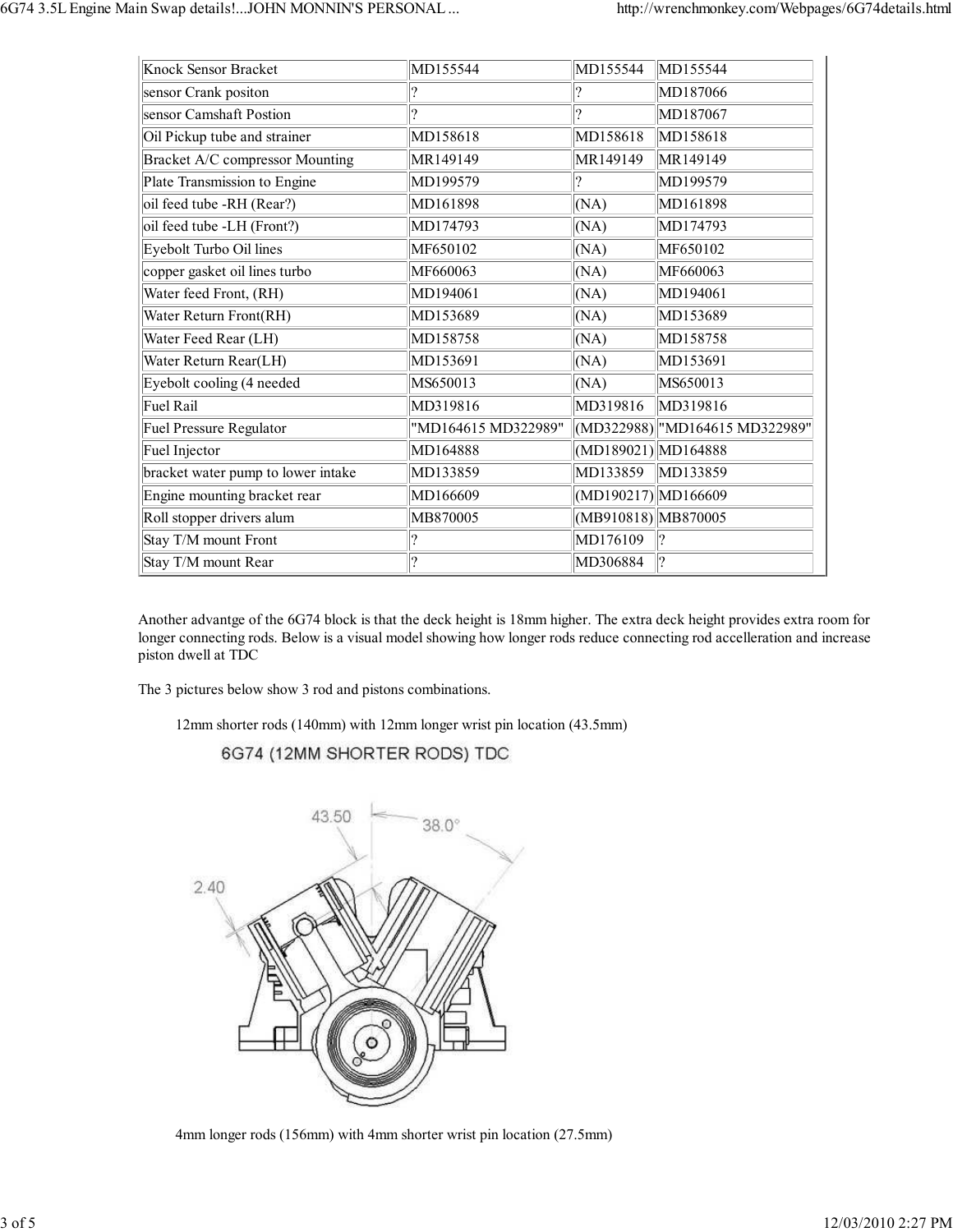



3. Stock 6G74 rods (152mm) with stock wrist pin location (31.5mm)

6G74 STOCK TDC



This was just to show that at TDC the piston sticksout above the head 2.4mm in all combinations.

Now I turn the crank 25degrees and discover that in this position the piston has moved more with shorter rods. You can also see that the rod angle is greater with shorter rods